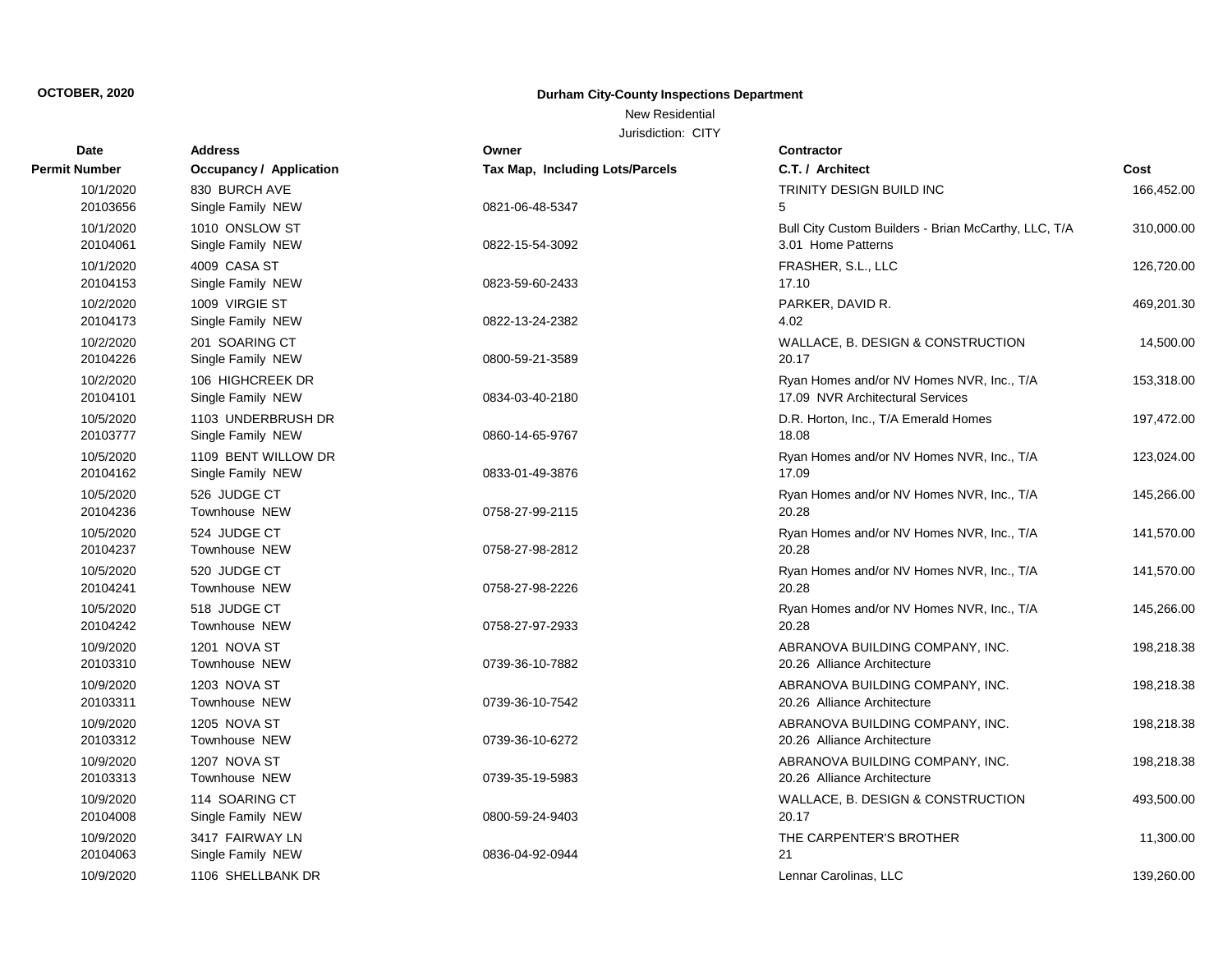### New Residential

| Date                   | <b>Address</b>                           | Owner                           | <b>Contractor</b>                               |            |
|------------------------|------------------------------------------|---------------------------------|-------------------------------------------------|------------|
| Permit Number          | <b>Occupancy / Application</b>           | Tax Map, Including Lots/Parcels | C.T. / Architect                                | Cost       |
| 20104100               | Townhouse NEW                            | 0860-03-11-2242                 | 19                                              |            |
| 10/9/2020<br>20104099  | 1104 SHELLBANK DR<br>Townhouse NEW       | 0860-03-11-2282                 | Lennar Carolinas, LLC<br>19                     | 139,260.00 |
| 10/9/2020<br>20104098  | 1102 SHELLBANK DR<br>Townhouse NEW       | 0860-03-11-3222                 | Lennar Carolinas, LLC<br>19                     | 139,260.00 |
| 10/9/2020<br>20104097  | 1022 SHELLBANK DR<br>Townhouse NEW       | 0860-03-11-3262                 | Lennar Carolinas, LLC<br>19                     | 139,260.00 |
| 10/9/2020<br>20104278  | 1405 SCHOLAR DR<br>Townhouse NEW         | 0830-83-34-1819                 | Ryan Builders-North Carolina, LLC, Dan<br>20.28 | 120,186.00 |
| 10/9/2020<br>20104279  | 1407 SCHOLAR DR<br>Townhouse NEW         | 0830-83-34-3819                 | Ryan Builders-North Carolina, LLC, Dan<br>20.28 | 118,206.00 |
| 10/9/2020<br>20104280  | 1409 SCHOLAR DR<br>Townhouse NEW         | 0830-83-34-5819                 | Ryan Builders-North Carolina, LLC, Dan<br>20.28 | 120,186.00 |
| 10/9/2020<br>20104281  | 1411 SCHOLAR DR<br>Townhouse NEW         | 0830-83-34-7829                 | Ryan Builders-North Carolina, LLC, Dan<br>20.28 | 118,206.00 |
| 10/9/2020<br>20104326  | 1026 SYCATEN ST<br>Townhouse NEW         | 0758-37-25-2075                 | Pulte Home Company, LLC<br>20.28                | 128,304.00 |
| 10/9/2020<br>20104327  | 1028 SYCATEN ST<br>Townhouse NEW         | 0758-37-25-2289                 | Pulte Home Company, LLC<br>20.28                | 125,000.00 |
| 10/9/2020<br>20104328  | 1030 SYCATEN ST<br>Townhouse NEW         | 0758-37-25-3501                 | Pulte Home Company, LLC<br>20.28                | 125,000.00 |
| 10/9/2020<br>20104329  | 1032 SYCATEN ST<br>Townhouse NEW         | 0758-37-25-3715                 | Pulte Home Company, LLC<br>20.28                | 125,000.00 |
| 10/12/2020<br>20104347 | 1429 CHEROB LN<br>Single Family NEW      | 0717-97-26-9937                 | EPCON COMMUNITIES CAROLINAS LLC<br>20.20        | 218,856.00 |
| 10/12/2020<br>20104349 | 1129 CHEROB LN<br>Single Family NEW      | 0717-98-06-0814                 | EPCON COMMUNITIES CAROLINAS LLC<br>20.20        | 210,606.00 |
| 10/12/2020<br>20104350 | 1003 CHARISMATIC DR<br>Single Family NEW | 0717-97-19-9420                 | EPCON COMMUNITIES CAROLINAS LLC<br>20.20        | 222,156.00 |
| 10/12/2020<br>20104374 | 119 LAUREL AVE<br>Single Family NEW      | 0831-14-24-6059                 | HABITAT FOR HUMANITY OF DURHAM INC.<br>11       | 100,452.00 |
| 10/12/2020<br>20104378 | 215 N PLUM ST<br>Single Family NEW       | 0831-14-44-5362                 | HABITAT FOR HUMANITY OF DURHAM INC.<br>10.01    | 93,720.00  |
| 10/13/2020<br>20103234 | 1212 BALLERINA LN<br>Single Family NEW   | 0769-01-18-8554                 | Lennar Carolinas, LLC<br>19                     | 188,496.00 |
| 10/13/2020<br>20103761 | 2209 CHAUTAUQUA AVE<br>Single Family NEW | 0820-08-88-2768                 | MARVIN SHACKLEFORD<br>13.03                     | 219,384.00 |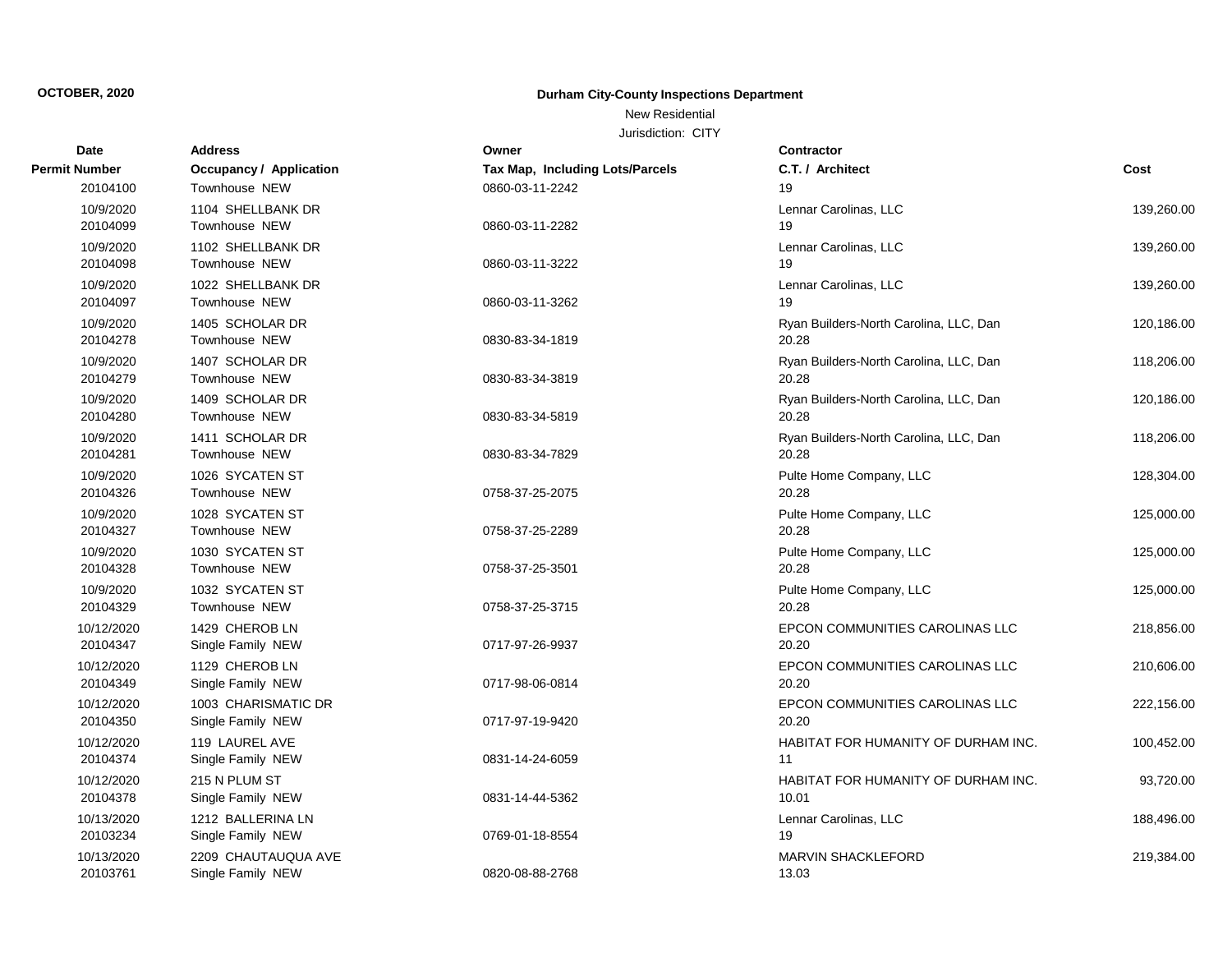### New Residential

| Date                   | <b>Address</b>                           | Owner                           | <b>Contractor</b>                                             |            |
|------------------------|------------------------------------------|---------------------------------|---------------------------------------------------------------|------------|
| Permit Number          | Occupancy / Application                  | Tax Map, Including Lots/Parcels | C.T. / Architect                                              | Cost       |
| 10/13/2020<br>20104082 | 1006 UNDERBRUSH DR<br>Single Family NEW  | 0860-14-36-8266                 | D.R. Horton, Inc., T/A Emerald Homes<br>18.08 KSE Engineering | 160,182.00 |
| 10/13/2020<br>20104094 | 1226 BALLERINA LN<br>Single Family NEW   | 0769-01-28-0801                 | Lennar Carolinas, LLC<br>19                                   | 224,136.00 |
| 10/13/2020<br>20104219 | 2004 MAPLEMERE CT<br>Single Family NEW   | 0769-82-96-5186                 | HHHunt Homes Raleigh-Durham, LLC<br>19.00                     | 188,003.00 |
| 10/14/2020<br>20104224 | 201 SOARING CT<br>Single Family NEW      | 0800-59-21-3589                 | WALLACE, B. DESIGN & CONSTRUCTION<br>20.17                    | 281,000.00 |
| 10/14/2020<br>20104286 | 2310 NEVADA AVE<br>Single Family NEW     | 0821-01-83-1017                 | WALLACE, B. DESIGN & CONSTRUCTION<br>06.00                    | 193,000.00 |
| 10/14/2020<br>20104314 | 2309 NEVADA AVE<br>Townhouse NEW         | 0821-01-85-6087                 | WALLACE, B. DESIGN & CONSTRUCTION<br>06.00                    | 193,000.00 |
| 10/14/2020<br>20104336 | 1134 AMBER SHADOW DR<br>Townhouse NEW    | 0830-83-60-1912                 | Ryan Builders-North Carolina, LLC, Dan<br>20.14               | 118,206.00 |
| 10/14/2020<br>20104337 | 1136 AMBER SHADOW DR<br>Townhouse NEW    | 0830-83-61-2111                 | Ryan Builders-North Carolina, LLC, Dan<br>20.14               | 120,186.00 |
| 10/14/2020<br>20104338 | 1138 AMBER SHADOW DR<br>Townhouse NEW    | 0830-83-61-3209                 | Ryan Builders-North Carolina, LLC, Dan<br>20.14               | 121,440.00 |
| 10/14/2020<br>20104339 | 1140 AMBER SHADOW DR<br>Townhouse NEW    | 0830-83-61-3487                 | Ryan Builders-North Carolina, LLC, Dan<br>20.14               | 120,186.00 |
| 10/14/2020<br>20104340 | 1142 AMBER SHADOW DR<br>Townhouse NEW    | 0830-83-61-4657                 | Ryan Builders-North Carolina, LLC, Dan<br>20.14               | 118,206.00 |
| 10/14/2020<br>20104377 | 123 LAUREL AVE<br>Single Family NEW      | 0831-14-24-5058                 | HABITAT FOR HUMANITY OF DURHAM INC.<br>11                     | 97,020.00  |
| 10/14/2020<br>20104398 | 1100 JUDARO LN<br>Single Family NEW      | 0729-94-79-4668                 | Lennar Carolinas, LLC<br>20.25                                | 135,696.00 |
| 10/14/2020<br>20104402 | 1310 GRANGERFORD CT<br>Single Family NEW | 0748-84-53-7075                 | TAYLOR MORRISON OF CAROLINAS, INC.<br>20.14                   | 168,366.00 |
| 10/14/2020<br>20104405 | 2019 JOSHUA LN<br>Single Family NEW      | 0860-14-32-5622                 | D.R. Horton, Inc., T/A Emerald Homes<br>18.08 KSE Engineering | 222,948.00 |
| 10/14/2020<br>20104406 | 2035 JOSHUA LN<br>Single Family NEW      | 0860-14-13-5307                 | D.R. Horton, Inc., T/A Emerald Homes<br>18.08 KSE Engineering | 198,990.00 |
| 10/14/2020<br>20104407 | 2040 JOSHUA LN<br>Single Family NEW      | 0860-14-15-4396                 | D.R. Horton, Inc., T/A Emerald Homes<br>18.08 KSE Engineering | 217,074.00 |
| 10/14/2020<br>20104408 | 2036 JOSHUA LN<br>Single Family NEW      | 0860-14-25-1404                 | D.R. Horton, Inc., T/A Emerald Homes<br>18.08 KSE Engineering | 208,428.00 |
| 10/14/2020             | 1211 UNDERBRUSH DR                       |                                 | D.R. Horton, Inc., T/A Emerald Homes                          | 217.074.00 |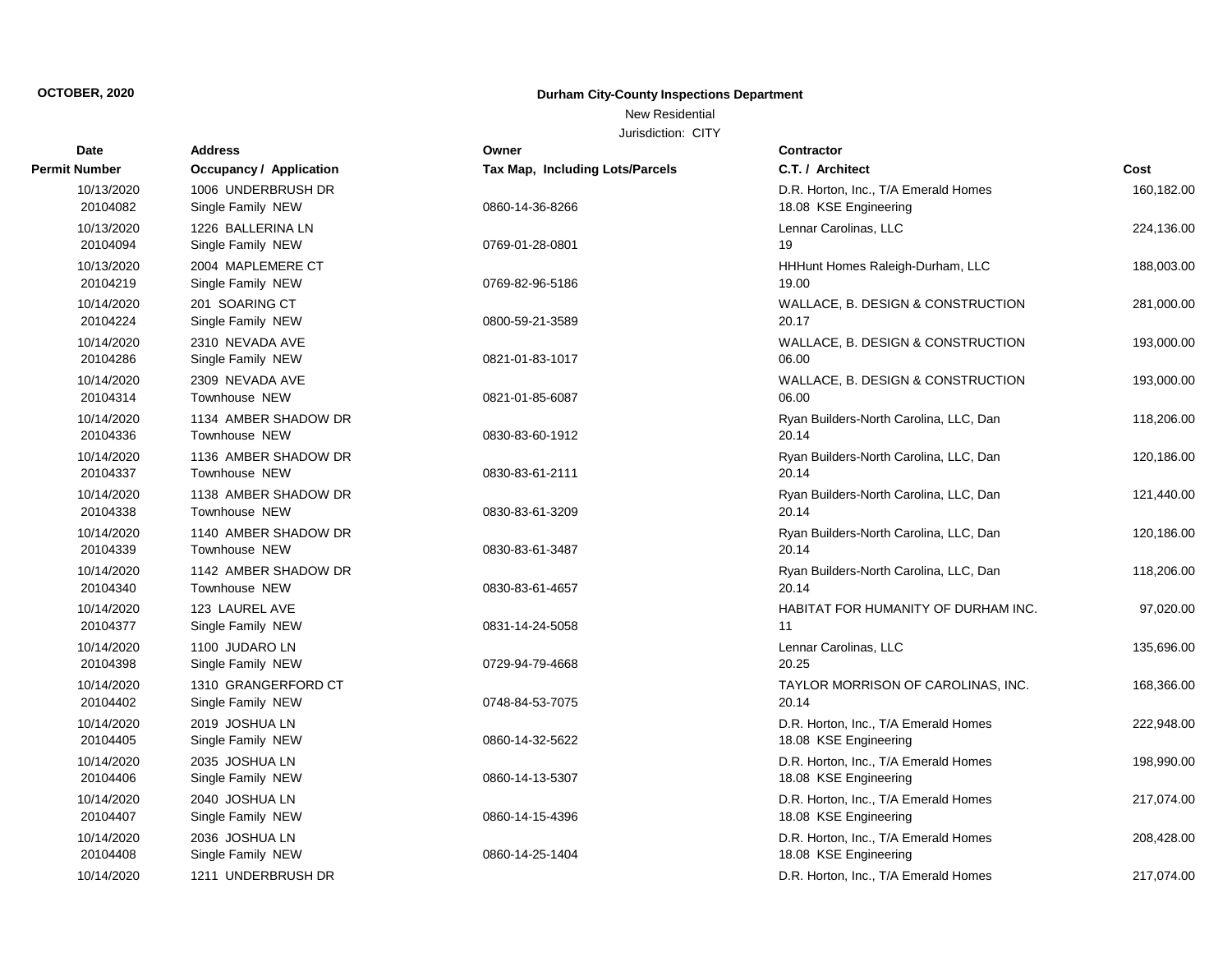### New Residential

| Date                   | <b>Address</b>                           | Owner                           | <b>Contractor</b>                                                              |            |
|------------------------|------------------------------------------|---------------------------------|--------------------------------------------------------------------------------|------------|
| Permit Number          | <b>Occupancy / Application</b>           | Tax Map, Including Lots/Parcels | C.T. / Architect                                                               | Cost       |
| 20104409               | Single Family NEW                        | 0860-14-96-1506                 | 18.08 KSE Engineering                                                          |            |
| 10/14/2020<br>20104410 | 1222 UNDERBRUSH DR<br>Single Family NEW  | 0860-24-15-0736                 | D.R. Horton, Inc., T/A Emerald Homes<br>18.08 KSE Engineering                  | 217,074.00 |
| 10/14/2020<br>20104411 | 1218 UNDERBRUSH DR<br>Single Family NEW  | 0860-24-05-5560                 | D.R. Horton, Inc., T/A Emerald Homes<br>18.08 KSE Engineering                  | 199,254.00 |
| 10/14/2020<br>20104412 | 1214 UNDERBRUSH DR<br>Single Family NEW  | 0860-24-05-1210                 | D.R. Horton, Inc., T/A Emerald Homes<br>18.08 KSE Engineering                  | 217,074.00 |
| 10/14/2020<br>20104413 | 1210 UNDERBRUSH DR<br>Single Family NEW  | 0860-14-94-7806                 | D.R. Horton, Inc., T/A Emerald Homes<br>18.08 KSE Engineering                  | 199,254.00 |
| 10/14/2020<br>20104414 | 1206 UNDERBRUSH DR<br>Single Family NEW  | 0860-14-94-3514                 | D.R. Horton, Inc., T/A Emerald Homes<br>18.08 KSE Engineering                  | 217,074.00 |
| 10/14/2020<br>20104415 | 1030 BENT WILLOW DR<br>Single Family NEW | 0834-03-40-4275                 | Ryan Homes and/or NV Homes NVR, Inc., T/A<br>17.09 NVR Architectural Services  | 151,800.00 |
| 10/14/2020<br>20104418 | 410 JUDGE CT<br>Townhouse NEW            | 0758-27-94-2388                 | Ryan Homes and/or NV Homes NVR, Inc., T/A<br>20.28 NVR Architectural Services  | 157,278.00 |
| 10/14/2020<br>20104419 | 408 JUDGE CT<br>Townhouse NEW            | 0758-27-94-2094                 | Ryan Homes and/or NV Homes NVR, Inc., T/A<br><b>NVR Architectural Services</b> | 148,038.00 |
| 10/14/2020<br>20104420 | 406 JUDGE CT<br>Townhouse NEW            | 0758-27-93-2796                 | Ryan Homes and/or NV Homes NVR, Inc., T/A<br>20.28 NVR Architectural Services  | 157,278.00 |
| 10/14/2020<br>20104421 | 404 JUDGE CT<br>Townhouse NEW            | 0758-27-93-3408                 | Ryan Homes and/or NV Homes NVR, Inc., T/A<br>20.28 NVR Architectural Services  | 147,114.00 |
| 10/14/2020<br>20104422 | 402 JUDGE CT<br>Townhouse NEW            | 0758-27-93-3107                 | Ryan Homes and/or NV Homes NVR, Inc., T/A<br>20.28 NVR Architectural Services  | 144,342.00 |
| 10/14/2020<br>20104462 | 1015 UNBRIDLED ST<br>Single Family NEW   | 0717-88-91-1269                 | EPCON COMMUNITIES CAROLINAS LLC<br>20.20                                       | 150,744.00 |
| 10/14/2020<br>20104463 | 1425 CHEROB LN<br>Single Family NEW      | 0717-97-37-3501                 | EPCON COMMUNITIES CAROLINAS LLC<br>20.20                                       | 243,210.00 |
| 10/15/2020<br>20103183 | 1217 BALLERINA LN<br>Single Family NEW   | 0769-01-18-7761                 | Lennar Carolinas, LLC<br>19                                                    | 224,070.00 |
| 10/20/2020<br>20101805 | 2401 S ALSTON AVE<br>Residential (2) NEW | 0830-43-70-5696                 | <b>JONATHAN HALLENBORG</b><br>20.10 Ron Webb                                   | 286,000.00 |
| 10/20/2020<br>20104123 | 1101 JUDARO LN<br>Single Family NEW      | 0729-95-60-3973                 | Lennar Carolinas, LLC<br>20.25                                                 | 168,564.00 |
| 10/20/2020<br>20104199 | 1905 EDGERTON DR<br>Single Family NEW    | 0830-62-63-5816                 | Ley Building & Construction LLC<br>20.14                                       | 210,400.00 |
| 10/20/2020<br>20104220 | 1612 HOMEWOOD AVE<br>Single Family NEW   | 0830-33-78-7131                 | Production Construction Inc.<br>20.09                                          | 152,318.00 |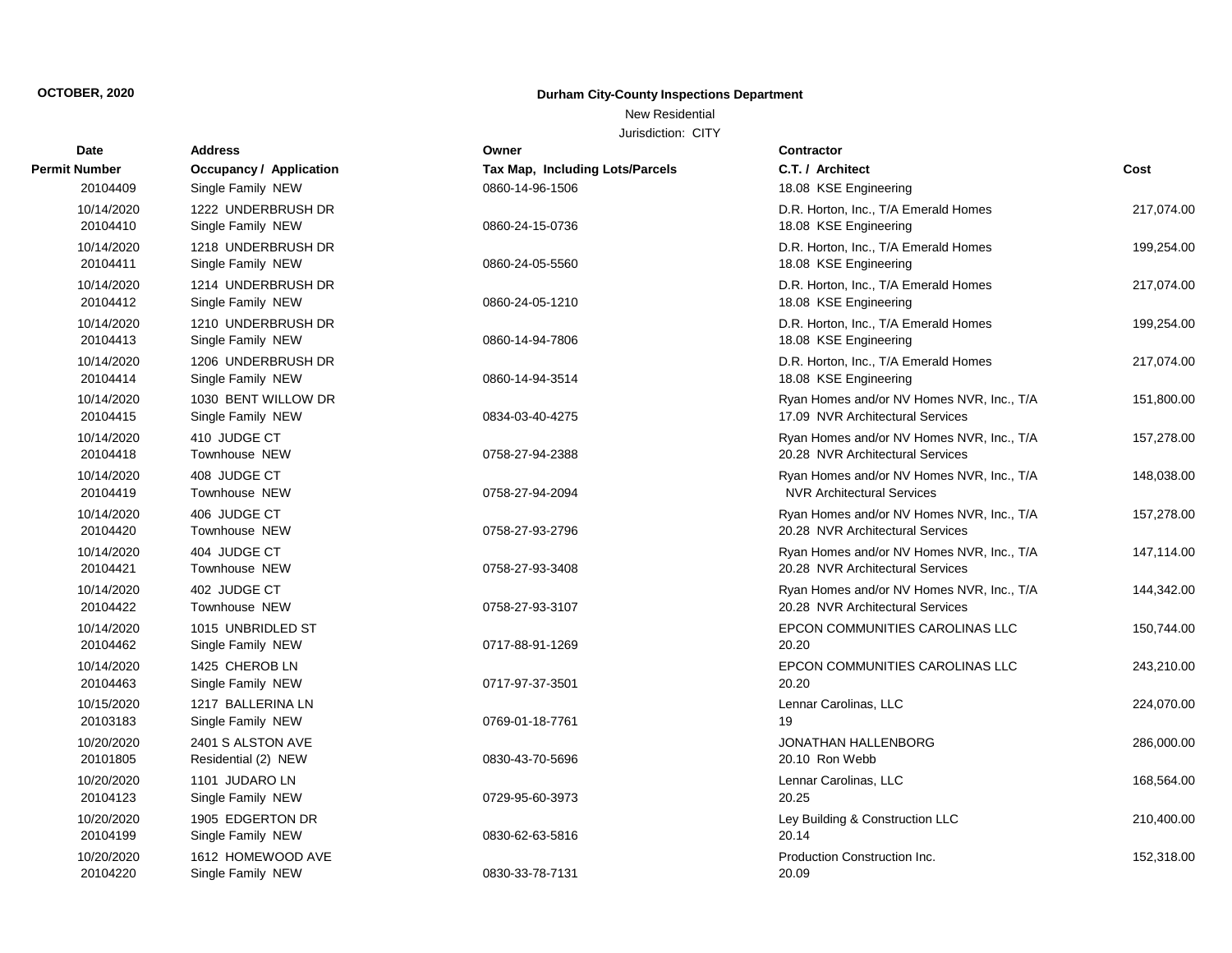### New Residential

| Date                   | <b>Address</b>                           | Owner                           | Contractor                                                                    |            |
|------------------------|------------------------------------------|---------------------------------|-------------------------------------------------------------------------------|------------|
| Permit Number          | <b>Occupancy / Application</b>           | Tax Map, Including Lots/Parcels | C.T. / Architect                                                              | Cost       |
| 10/20/2020<br>20104229 | 704 ROCHESTER ST<br>Single Family NEW    | 0841-49-49-0106                 | Tobin Construction Company, LLC<br>18.02                                      | 150,000.00 |
| 10/20/2020<br>20104230 | 708 ROCHESTER ST<br>Single Family NEW    | 0842-40-30-8385                 | Tobin Construction Company, LLC<br>18.02                                      | 150,000.00 |
| 10/20/2020<br>20104300 | 2709 FAYETTEVILLE ST<br>Duplex NEW       | 0820-12-86-1573                 | Core Construction Group, Inc.<br>13.04                                        | 137,148.00 |
| 10/20/2020<br>20104301 | 2709 FAYETTEVILLE ST<br>Duplex NEW       | 0820-12-86-1573                 | Core Construction Group, Inc<br>13.04                                         | 137,148.00 |
| 10/20/2020<br>20104308 | 1132 SHELLBANK DR<br>Townhouse NEW       | 0860-03-11-4218                 | Lennar Carolinas, LLC<br>19                                                   | 139,260.00 |
| 10/20/2020<br>20104309 | 1134 SHELLBANK DR<br>Townhouse NEW       | 0860-03-11-4257                 | Lennar Carolinas, LLC<br>19                                                   | 139,260.00 |
| 10/20/2020<br>20104310 | 1136 SHELLBANK DR<br>Townhouse NEW       | 0860-03-11-4287                 | Lennar Carolinas, LLC<br>19                                                   | 139,260.00 |
| 10/20/2020<br>20104312 | 1138 SHELLBANK DR<br>Townhouse NEW       | 0860-03-11-5237                 | Lennar Carolinas, LLC<br>19                                                   | 134,904.00 |
| 10/20/2020<br>20104403 | 1320 GRANGERFORD CT<br>Single Family NEW | 0748-84-51-7320                 | TAYLOR MORRISON OF CAROLINAS, INC.<br>20.14                                   | 281,490.00 |
| 10/20/2020<br>20104417 | 1018 BENT WILLOW DR<br>Single Family NEW | 0834-03-40-8207                 | Ryan Homes and/or NV Homes NVR, Inc., T/A<br>17.09 NVR Architectural Services | 123,024.00 |
| 10/20/2020<br>20104416 | 1028 BENT WILLOW DR<br>Single Family NEW | 0834-03-40-5246                 | Ryan Homes and/or NV Homes NVR, Inc., T/A<br>17.09 NVR Architectural Services | 151,800.00 |
| 10/20/2020<br>20104503 | 4119 WESTFIELD DR<br>Single Family NEW   | 0812-01-05-1526                 | NC Shed Builder<br>17.06                                                      | 7,700.00   |
| 10/20/2020<br>20104510 | 1307 MORRISON DR<br>Single Family NEW    | 0758-03-22-5418                 | TAYLOR MORRISON OF CAROLINAS, INC.<br>20.28                                   | 229,110.00 |
| 10/20/2020<br>20104344 | 6306 CHANTRY CT<br>Single Family NEW     | 0769-55-57-1468                 | EPCON COMMUNITIES CAROLINAS LLC<br>19.00                                      | 169,092.00 |
| 10/20/2020<br>20104561 | 2321 MEADOWCREEK DR<br>Single Family NEW | 0814-60-64-0001                 | HOMES BY DICKERSON, INC.<br>17.07                                             | 340,000.00 |
| 10/21/2020<br>20104534 | 502 COLBY PL<br>Townhouse NEW            | 0737-25-05-7024                 | Pulte Home Company, LLC<br>20.27                                              | 146,190.00 |
| 10/21/2020<br>20104530 | 510 COLBY PL<br>Townhouse NEW            | 0737-25-15-6413                 | Pulte Home Company, LLC<br>20.27                                              | 155,000.00 |
| 10/21/2020<br>20104531 | 508 COLBY PL<br>Townhouse NEW            | 0737-25-15-3372                 | Pulte Home Company, LLC<br>20.27                                              | 120,516.00 |
| 10/21/2020             | 504 COLBY PL                             |                                 | Pulte Home Company, LLC                                                       | 120,516.00 |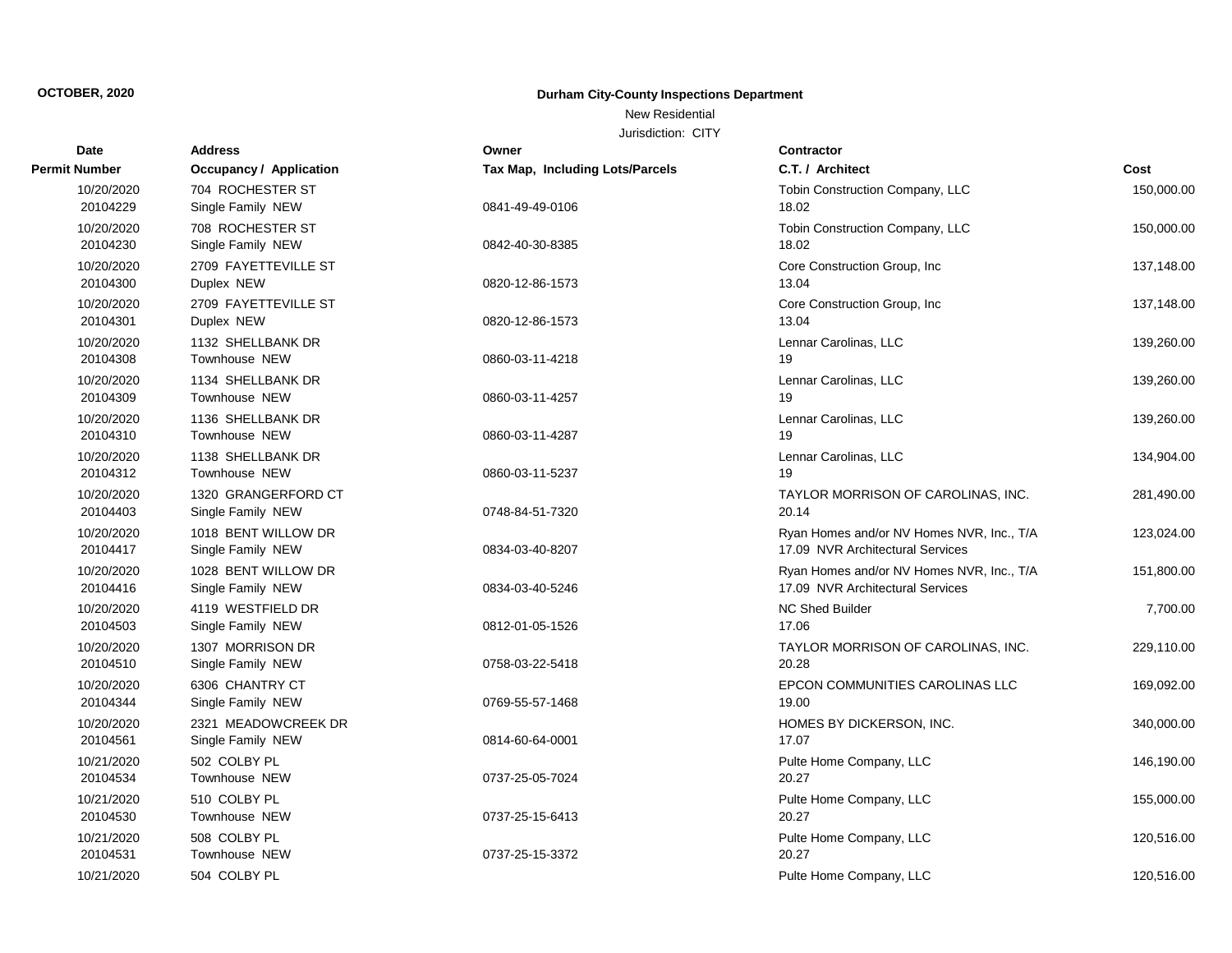### New Residential

| Date                   | <b>Address</b>                           | Owner                           | Contractor                                                              |               |
|------------------------|------------------------------------------|---------------------------------|-------------------------------------------------------------------------|---------------|
| Permit Number          | <b>Occupancy / Application</b>           | Tax Map, Including Lots/Parcels | C.T. / Architect                                                        | Cost          |
| 20104533               | Townhouse NEW                            | 0737-25-05-9174                 | 20.27                                                                   |               |
| 10/21/2020<br>20104547 | 1018 UNDERBRUSH DR<br>Single Family NEW  | 0860-14-55-1098                 | D.R. Horton, Inc., T/A Emerald Homes<br>18.08 JDS Consulting & Design   | 199,254.00    |
| 10/21/2020<br>20104590 | 1402 GRANGERFORD CT<br>Single Family NEW | 0748-84-50-7710                 | TAYLOR MORRISON OF CAROLINAS, INC.<br>20.28                             | 241,200.00    |
| 10/22/2020<br>20103913 | 3312 WATKINS RD<br>Residential (2) NEW   | 0800-21-63-3681                 | <b>LEC Properties LLC</b><br>20.18 DWELL DESIGN STUDIO, LLC             | 10,800,000.00 |
| 10/22/2020<br>20104062 | 2015 ANGIER AVE<br>Single Family NEW     | 0831-15-52-9525                 | <b>Barbee Construction Services, LLC</b><br>10.01 Dream Homes by Design | 230,000.00    |
| 10/22/2020<br>20104400 | 1306 MORRISON DR<br>Single Family NEW    | 0758-03-33-5820                 | TAYLOR MORRISON OF CAROLINAS, INC.<br>20.14                             | 133,584.00    |
| 10/22/2020<br>20104401 | 1309 MORRISON DR<br>Single Family NEW    | 0758-03-22-0755                 | TAYLOR MORRISON OF CAROLINAS, INC.<br>20.14                             | 165,132.00    |
| 10/23/2020<br>20104464 | 1027 CHARISMATIC DR<br>Single Family NEW | 0717-87-87-7978                 | EPCON COMMUNITIES CAROLINAS LLC<br>20.20                                | 186,582.00    |
| 10/23/2020<br>20104638 | 1103 JUDARO LN<br>Single Family NEW      | 0729-95-61-6226                 | Lennar Carolinas, LLC<br>20.25                                          | 152,064.00    |
| 10/23/2020<br>20104639 | 1102 JUDARO LN<br>Single Family NEW      | 0729-94-79-7937                 | Lennar Carolinas, LLC<br>20.25                                          | 161,370.00    |
| 10/23/2020<br>20104641 | 1104 JUDARO LN<br>Single Family NEW      | 0729-95-80-0261                 | Lennar Carolinas, LLC<br>20.25                                          | 161,370.00    |
| 10/23/2020<br>20104645 | 1108 JUDARO LN<br>Single Family NEW      | 0729-95-80-6896                 | Lennar Carolinas, LLC<br>20.25                                          | 161,370.00    |
| 10/26/2020<br>20104000 | 3306 CEDARBIRD WAY<br>Single Family NEW  | 0800-68-65-6383                 | Stanley Martin Companies, LLC                                           | 226,248.00    |
| 10/26/2020<br>20104147 | 3002 DUNNOCK DR<br>Townhouse NEW         | 0728-44-49-9571                 | Weekley Homes, L.P.<br>Weekley Homes, L.P.                              | 200,970.00    |
| 10/26/2020<br>20104148 | 3004 DUNNOCK DR<br>Townhouse NEW         | 0728-44-49-7642                 | Weekley Homes, L.P.<br>Weekley Homes, L.P.                              | 168,366.00    |
| 10/26/2020<br>20104149 | 3006 DUNNOCK DR<br>Townhouse NEW         | 0728-44-49-5712                 | Weekley Homes, L.P.<br>Weekley Homes, L.P.                              | 175,956.00    |
| 10/26/2020<br>20104150 | 3008 DUNNOCK DR<br>Townhouse NEW         | 0728-44-49-2882                 | Weekley Homes, L.P.<br>Weekley Homes, L.P.                              | 162,954.00    |
| 10/26/2020<br>20104151 | 3010 DUNNOCK DR<br>Townhouse NEW         | 0728-44-49-0951                 | Weekley Homes, L.P.<br>Weekley Homes, L.P.                              | 169,554.00    |
| 10/28/2020<br>20104399 | 1105 JUDARO LN<br>Single Family NEW      | 0729-95-61-9528                 | Lennar Carolinas, LLC<br>20.25                                          | 168,564.00    |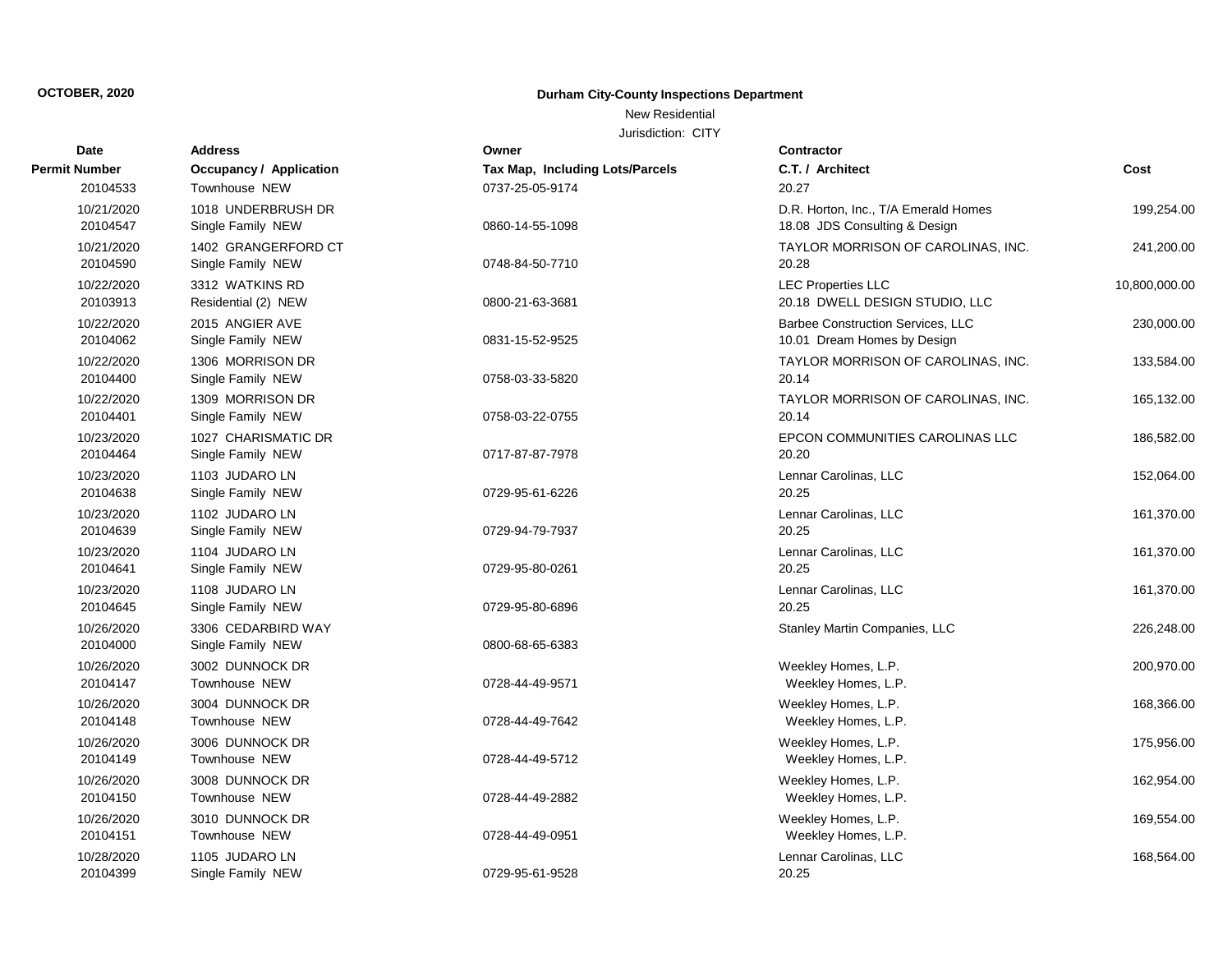### New Residential

| Date                 | <b>Address</b>          | Owner                           | Contractor                         |            |
|----------------------|-------------------------|---------------------------------|------------------------------------|------------|
| <b>Permit Number</b> | Occupancy / Application | Tax Map, Including Lots/Parcels | C.T. / Architect                   | Cost       |
| 10/29/2020           | 1025 ISLIP PL           |                                 | M/I HOMES OF RALEIGH LLC           | 178,068.00 |
| 20104631             | Townhouse NEW           | 0749-46-98-7075                 | 18.09                              |            |
| 10/29/2020           | 1027 ISLIP PL           |                                 | M/I HOMES OF RALEIGH LLC           | 177,210.00 |
| 20104632             | Townhouse NEW           | 0749-46-98-5157                 | 18.09                              |            |
| 10/29/2020           | 1029 ISLIP PL           |                                 | M/I HOMES OF RALEIGH LLC           | 178,068.00 |
| 20104633             | <b>Townhouse NEW</b>    | 0749-46-98-3268                 | 18.09                              |            |
| 10/29/2020           | 1031 ISLIP PL           |                                 | M/I HOMES OF RALEIGH LLC           | 177,201.00 |
| 20104634             | Townhouse NEW           | 0749-46-98-1440                 | 18.09                              |            |
| 10/29/2020           | 1043 ISLIP PL           |                                 | M/I HOMES OF RALEIGH LLC           | 178,068.00 |
| 20104669             | Townhouse NEW           | 0749-46-89-1590                 | 18.09                              |            |
| 10/29/2020           | 1037 ISLIP PL           |                                 | M/I HOMES OF RALEIGH LLC           | 177,012.00 |
| 20104666             | Townhouse NEW           | 0749-46-88-5930                 | 18.09                              |            |
| 10/29/2020           | 1039 ISLIP PL           |                                 | M/I HOMES OF RALEIGH LLC           | 177,210.00 |
| 20104667             | Townhouse NEW           | 0749-46-89-4018                 | 18.09                              |            |
| 10/29/2020           | 1041 ISLIP PL           |                                 | M/I HOMES OF RALEIGH LLC           | 178,200.00 |
| 20104668             | Townhouse NEW           | 0749-46-89-3208                 | 18.09                              |            |
| 10/29/2020           | 1035 ISLIP PL           |                                 | M/I HOMES OF RALEIGH LLC           | 178,200.00 |
| 20104665             | Townhouse NEW           | 0749-46-88-6790                 | 18.09                              |            |
| 10/29/2020           | 316 EDWARD ST           |                                 | <b>PAM ADAMS INC.</b>              | 300,000.00 |
| 20103139             | Single Family NEW       | 0832-20-73-4811                 | 2.00 Dynamic Design Group, Inc.    |            |
| 10/29/2020           | 318 EDWARD ST           |                                 | PAM ADAMS INC.                     | 300,000.00 |
| 20103140             | Single Family NEW       | 0832-20-73-9807                 | 2 Dynamic Design Group, Inc.       |            |
| 10/29/2020           | 1204 MORRISON DR        |                                 | TAYLOR MORRISON OF CAROLINAS, INC. | 196,610.00 |
| 20104623             | Townhouse NEW           | 0758-02-48-7948                 | 20.28 BSB DESIGN                   |            |
| 10/29/2020           | 1206 MORRISON DR        |                                 | TAYLOR MORRISON OF CAROLINAS, INC. | 151,890.00 |
| 20104624             | Townhouse NEW           | 0758-02-49-9219                 | 20.28 BSB DESIGN                   |            |
| 10/29/2020           | 1210 MORRISON DR        |                                 | TAYLOR MORRISON OF CAROLINAS, INC. | 187,900.00 |
| 20104626             | Townhouse NEW           | 0758-02-59-1807                 | 20.28 BSB DESIGN                   |            |
| 10/29/2020           | 1212 MORRISON DR        |                                 | TAYLOR MORRISON OF CAROLINAS, INC. | 152,930.00 |
| 20104627             | <b>Townhouse NEW</b>    | 0758-03-50-2115                 | 20.28 BSB DESIGN                   |            |
| 10/29/2020           | 1214 MORRISON DR        |                                 | TAYLOR MORRISON OF CAROLINAS, INC. | 196,610.00 |
| 20104628             | Townhouse NEW           | 0758-03-50-2479                 | 20.28 BSB DESIGN                   |            |
| 10/29/2020           | 1208 MORRISON DR        |                                 | TAYLOR MORRISON OF CAROLINAS, INC. | 147,730.00 |
| 20104625             | Townhouse NEW           | 0758-02-59-0508                 | 20.28 BSB DESIGN                   |            |
| 10/29/2020           | 125 CHESTNUT ST         |                                 | <b>DANIEL RIOS</b>                 | 104,654.00 |
| 20104803             | Duplex NEW              | 0821-16-83-1810                 | 12.01                              |            |
| 10/29/2020           | 125 CHESTNUT ST         |                                 | <b>DANIEL RIOS</b>                 | 140,580.00 |